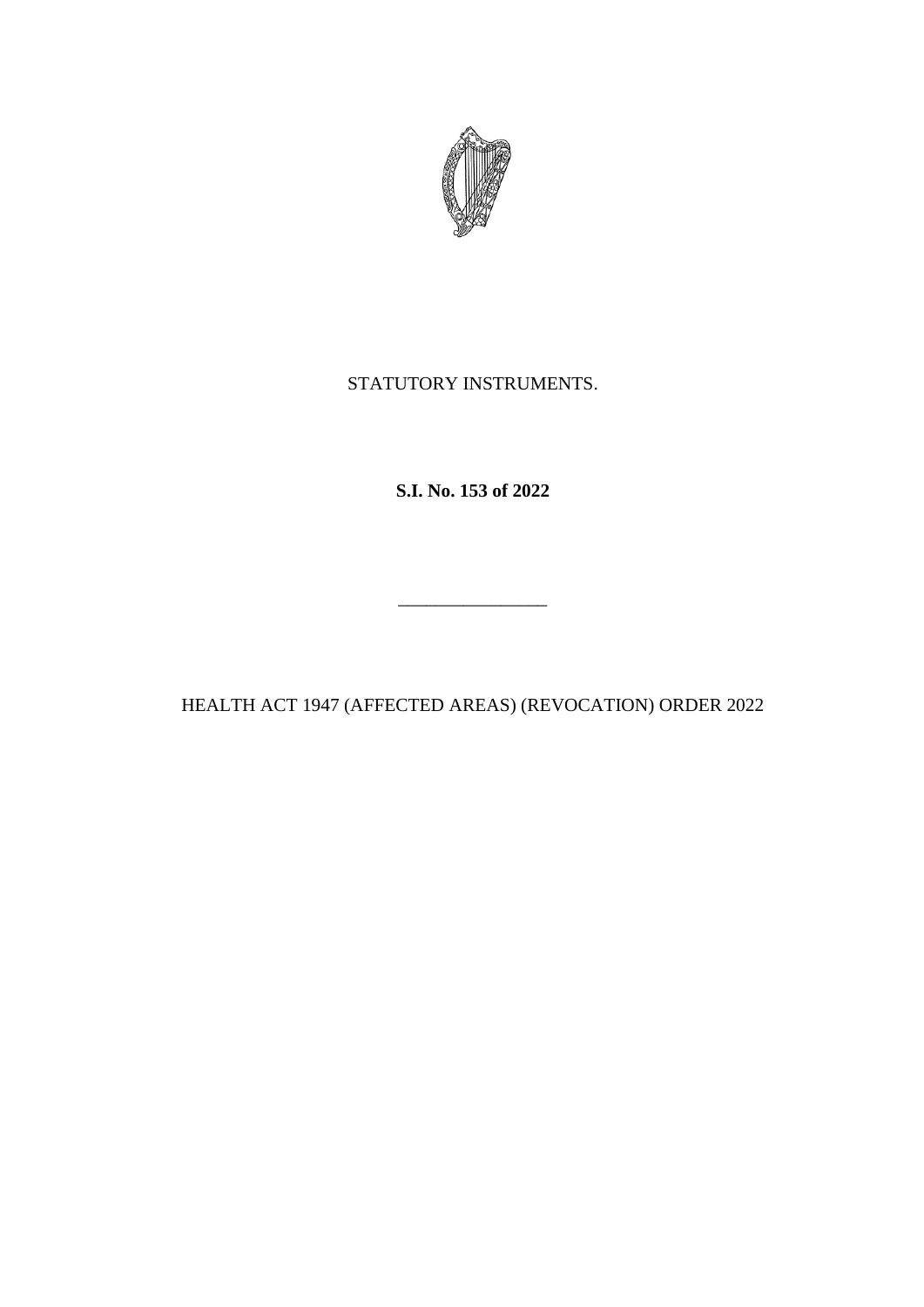## S.I. No. 153 of 2022

## HEALTH ACT 1947 (AFFECTED AREAS) (REVOCATION) ORDER 2022

I, STEPHEN DONNELLY, Minister for Health, in exercise of the powers conferred on me by section 31B (inserted by section 10 of the Health (Preservation and Protection and other Emergency Measures in the Public Interest) Act 2020 (No.1 of 2020)) of the Health Act 1947 (No. 28 of 1947), having regard to the matters specified in section 31A(2) (inserted by section 10 of the Health (Preservation and Protection and other Emergency Measures in the Public Interest) Act 2020) of that Act and to the advice of the Chief Medical Officer of the Department of Health and having consulted with the Minister for Justice, the Minister for Transport, the Minister for Enterprise, Trade and Employment, the Minister for Finance and the Minister for Public Expenditure and Reform, hereby order as follows:

1. This Order may be cited as the Health Act 1947 (Affected Areas) (Revocation) Order 2022.

2. The Health Act 1947 (Affected Areas) Order 2020 (S.I. No. 120 of 2020) is revoked.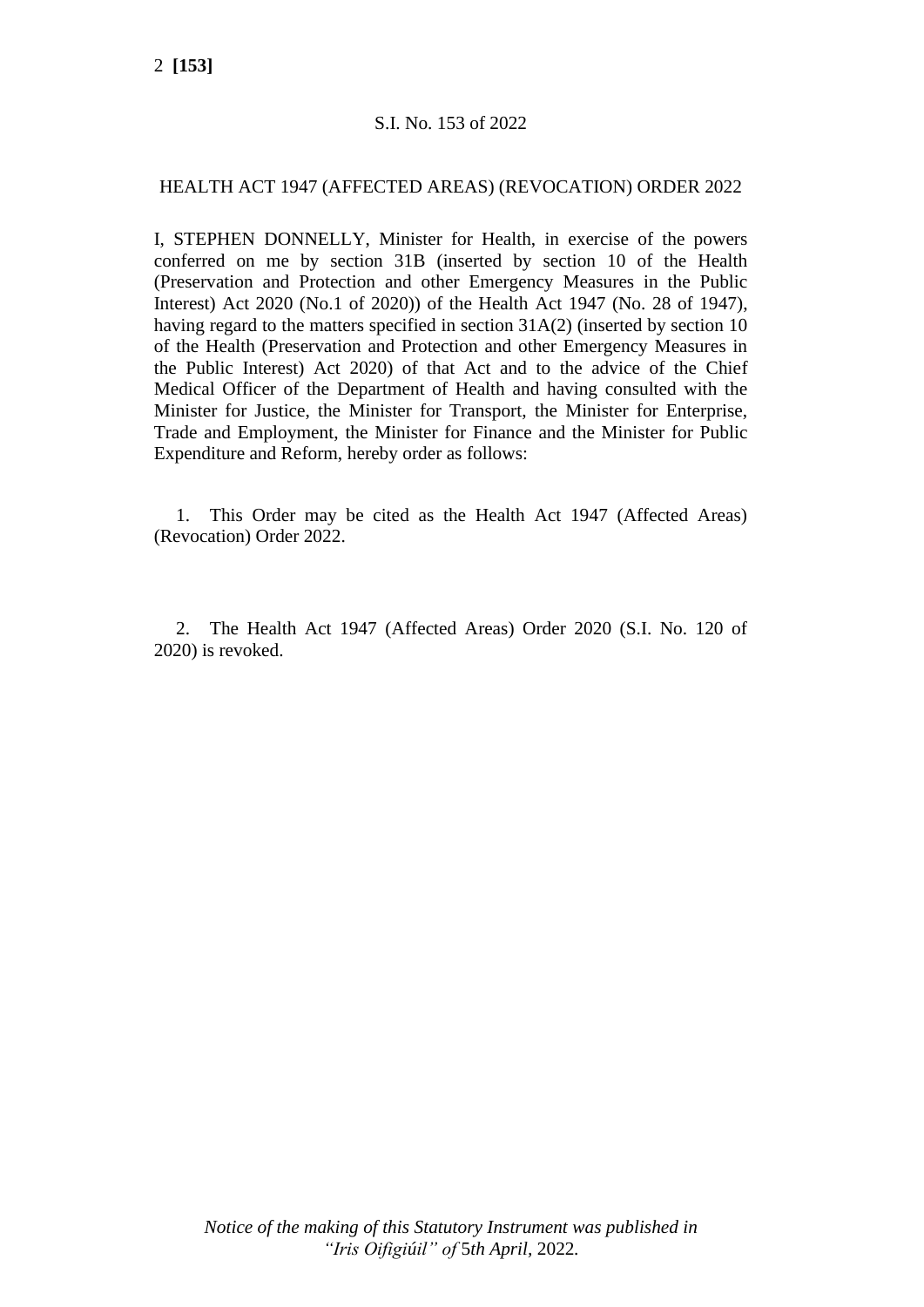

GIVEN under my Official Seal, 31 March, 2022.

STEPHEN DONNELLY, Minister for Health.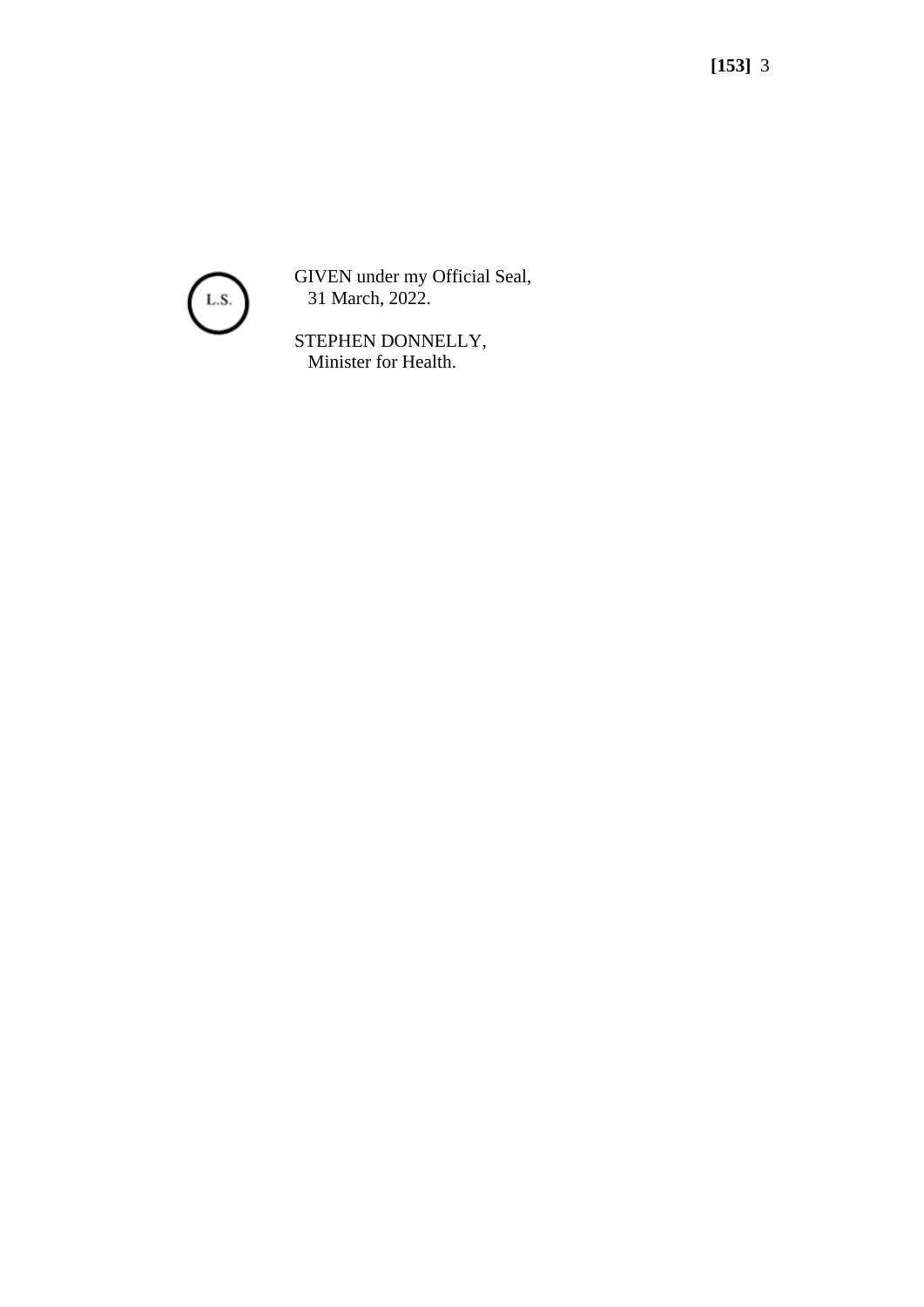## EXPLANATORY NOTE:

## (*This note is not part of the Instrument and does not purport to be a legal interpretation*)

This Order revokes the Health Act 1947 (Affected Areas) Order 2020 (SI 120 of 2020), which designated the State as an area where there is known to be sustained human transmission of Covid-19 under section 31B of the Health Act 1947 as inserted by section 10 of the Health (Preservation and Protection and Other Emergency Measures in the Public Interest) Act 2020.